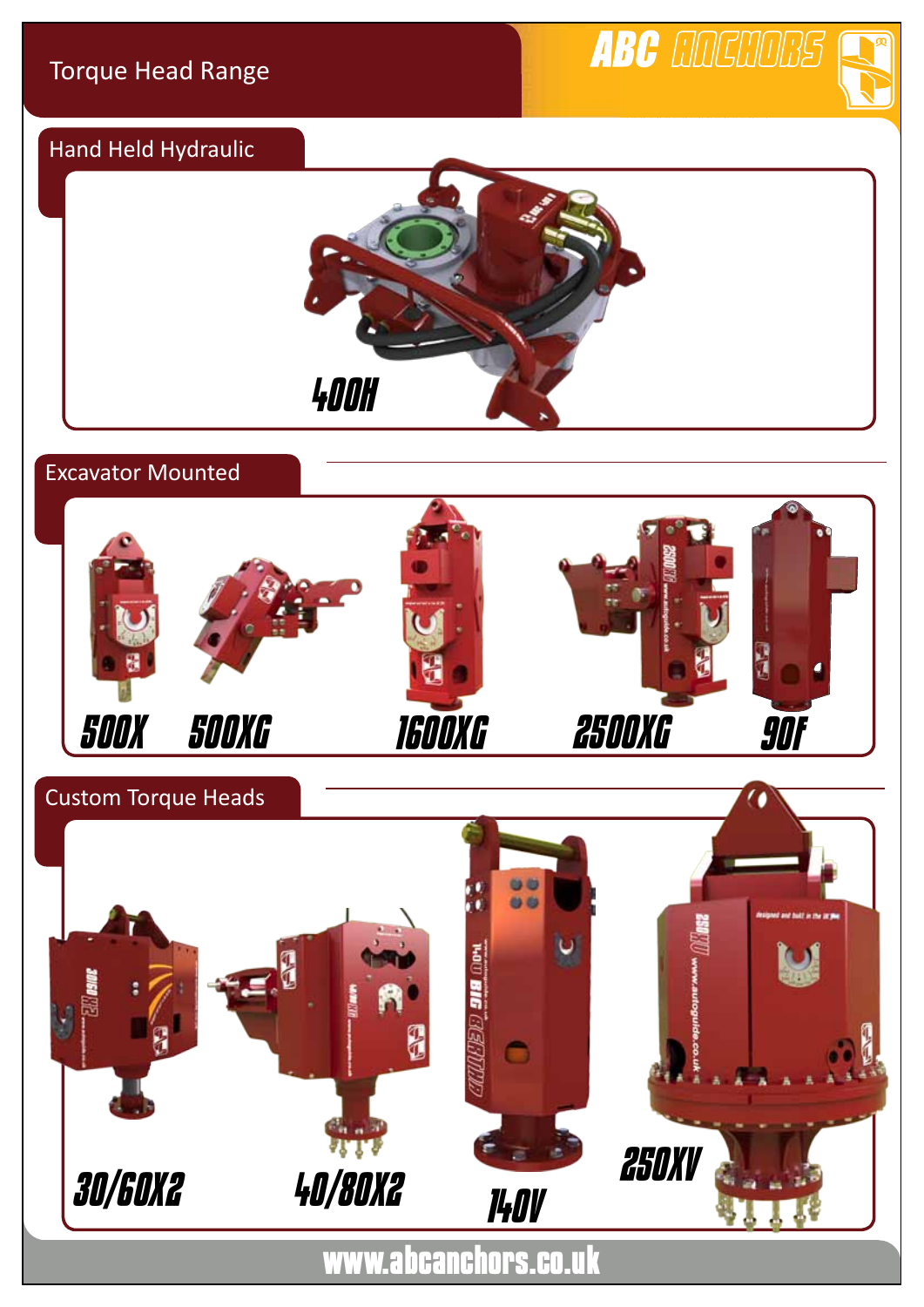# **Hand Held Torque Heads**



#### Features

*The ABC handheld hydraulic anchor drivers utilise a separate powerpack, allowing the product to be used in confined spaces or areas of limited access such as inside buildings*

- Hydraulic power permits continuous operation.
- Ideal for ABC 60R screw piles - max capacity 180kN
- Instant Torque readout from calibrated gauge
- Unique 'Through Head' pile driving system allows installation of long piles in one piece.
- Quiet operation powerpack can be remote from operation
- Compact design allows installation close to existing foundation
	- High torque reversible motor
		- Telescopic torque arm is lightweight for ease of use



#### Specifications

| <b>MODEL</b>          | <b>ABC 400H</b>                                                                                            |  |  |
|-----------------------|------------------------------------------------------------------------------------------------------------|--|--|
| <b>Housing</b>        | Aluminium                                                                                                  |  |  |
| <b>Maximum Torque</b> | 4,000Nm                                                                                                    |  |  |
| <b>Bearings</b>       | Precision ball bearings - sealed for life                                                                  |  |  |
| Output                | Hollow Shaft drive socket to suit round or square shafts                                                   |  |  |
| <b>Controls</b>       | Forward & Reverse spool valve located on handle, relief valve set<br>@140BAR                               |  |  |
| <b>Power</b>          | 30 litres/min Hydraulic power pack with oil cooler, 13hp Honda<br>Petrol engine and power on demand system |  |  |

# www.abcanchors.co.uk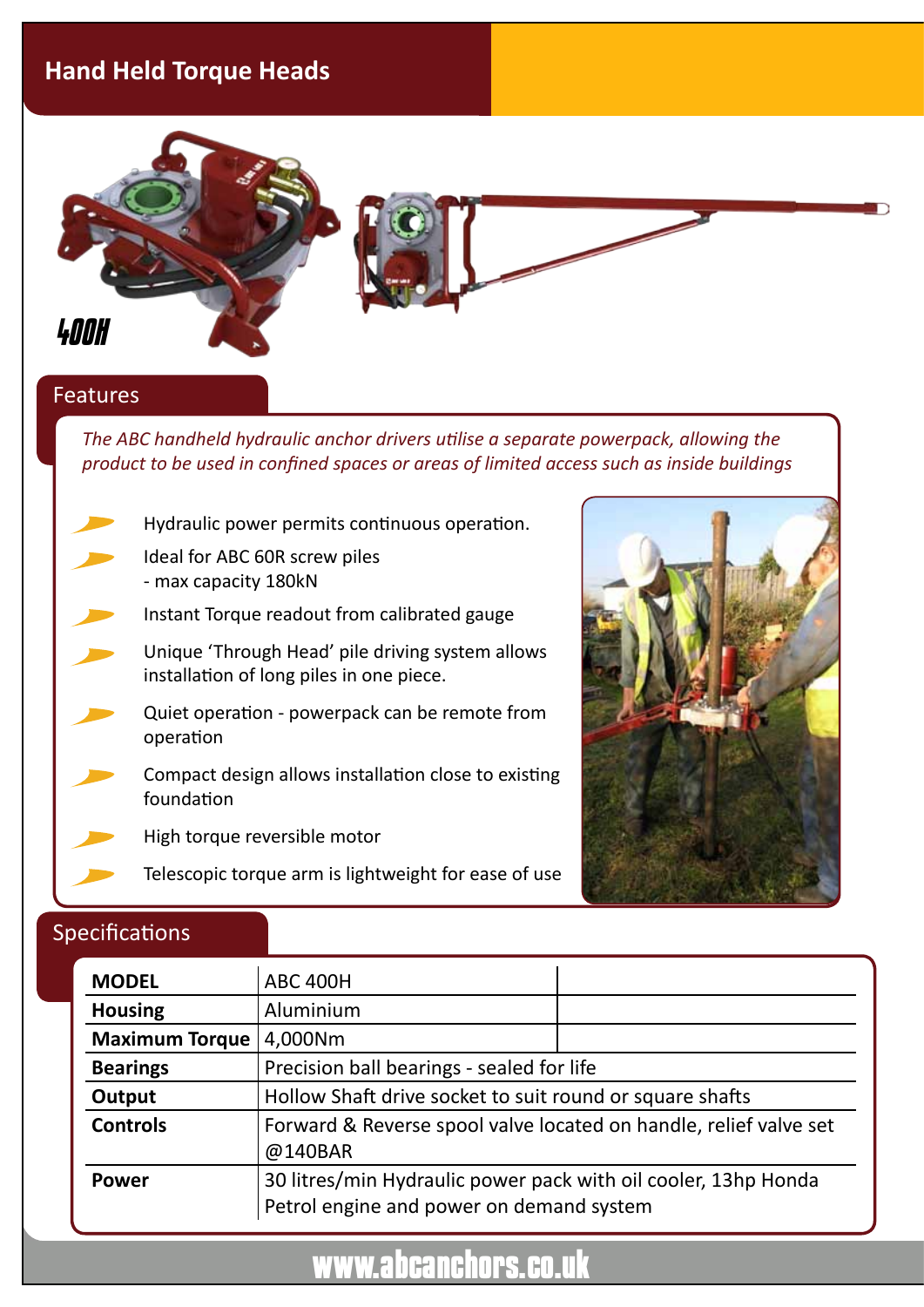### **Excavator Mounted Torque Heads**

# ABC COCOOCS





*The ABC excavator mounted torque heads are the ideal solution for installing ABC 60R to 89R Screw Piles. Choice of mounting brackets allow the torque heads to be fitted to excavators from 1.5 to 10 tonnes, and allows anchor installation at a wide range of angles.*

- Fixed speed tailored for excavators
- Widely used throughout the industry
- Choice of boom or Gimbal mounting
- Approved by all leading manufacturers
- Installation torque of up to 25,000Nm
- Gimbal mount improves operator safety, allowing horizontal loading of piles



### Specifications

| <b>MODEL</b>            | <b>ABC 500X/XG</b>                                                                                    | 1600X/XG          | 2500X/XG    |  |
|-------------------------|-------------------------------------------------------------------------------------------------------|-------------------|-------------|--|
| <b>Maximum Torque</b>   | 5,000Nm                                                                                               | 16,000/25,000Nm   | 25,000Nm    |  |
| <b>Oil Flow</b>         | 50 $1/min$                                                                                            | $100$ I/min (max) | $100$ l/min |  |
| <b>Working Pressure</b> | <b>200 BAR</b>                                                                                        |                   |             |  |
| <b>Housing</b>          | Fabricated high strength steel                                                                        |                   |             |  |
| Torque read out         | Single or Dual dampened pressure gauge calibrated to<br>manufacturers ratings                         |                   |             |  |
| <b>Hydraulics</b>       | Suitable for all mineral based hydraulic oil                                                          |                   |             |  |
| <b>Relief Valves</b>    | Preset to suit application and protect pile integrity<br>Dual Torque heads have torque selector valve |                   |             |  |

# +44 (0) 1380 850885